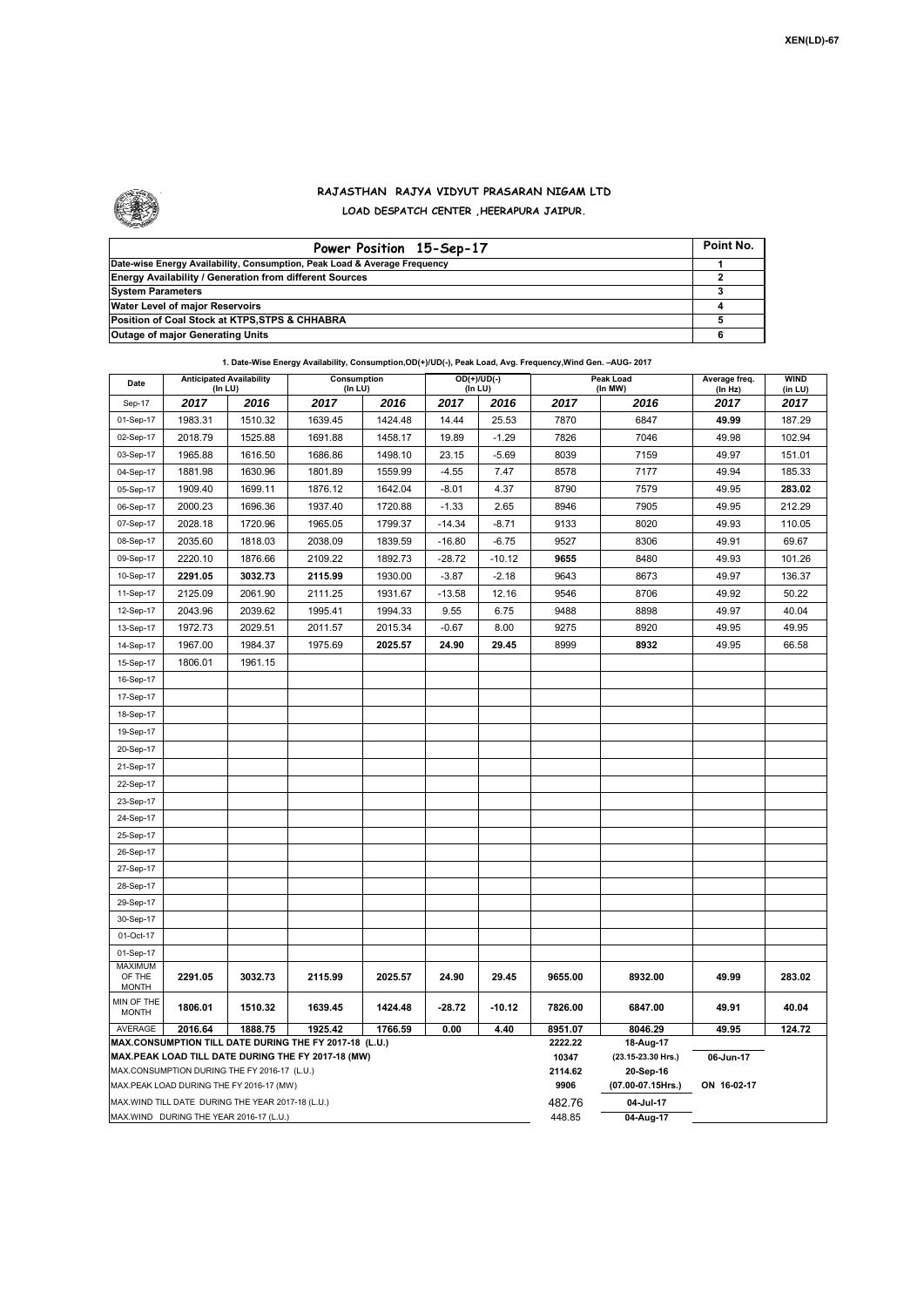|       | (In LU)                                         |                 |                             |                 |
|-------|-------------------------------------------------|-----------------|-----------------------------|-----------------|
| S.No. | Sources Available to Rajasthan / Installed      | Prior           | Prior                       | Actual          |
|       | Capacity as on 30.09.2016                       |                 | assessment of assessment of | Energy          |
|       | (In MW)                                         | Avail. For next | Avail.                      | <b>Received</b> |
|       |                                                 | Day             |                             |                 |
|       |                                                 |                 | 14-Sep-17                   |                 |
| 1     | KTPS (1240/1240)                                | 170.00          | 169.00                      | 180.19          |
| 2     | STPS (1500/1500)                                | 165.00          | 175.00                      | 175.46          |
| 3     | DHOLPUR GAS CCPP (330/330)                      | 0.00            | 0.00                        | 21.62           |
| 4     | RAMGARH (273.5/273.5)                           | 46.00           | 46.00                       | 45.66           |
| 5     | RAPP-A(200/200)                                 | 40.00           | 40.00                       | 41.60           |
| 6     | MAHI (140/140)                                  | 0.00            | 0.00                        | 16.29           |
| 7     | CHAMBAL (RPS+JS) (135.5/271)                    | 2.00            | 2.00                        | 0.00            |
| 8     | GIRAL LIGNITE (250/250)                         | 0.00            | 0.00                        | 0.00            |
| 9     | CHHABRA TPS 1000/1000)                          | 109.00          | 109.00                      | 109.31          |
| 10    | ADANI (TPS) + KALISINDH (TPS)                   | 263.00          | 420.00                      | 333.33          |
|       | $(1200+1200/1320+1200)$                         |                 |                             |                 |
| 11    | WIND FARM (3980.40/4119.15)                     | 41.00           | 68.88                       | 66.58           |
| 12    | SOLAR POWER(737.70/1295.70)                     | 0.00            | 0.00                        | 0.00            |
| 13    | CAPTIVE POWER PLANTS                            | 0.00            | 0.00                        | 0.00            |
| 14    | REGIONAL (INTRA STATE) O.A. (VLTPS)             | 0.00            | 0.00                        | 0.00            |
| 15    | OPEN ACCESS                                     | 26.31           | 26.79                       | 26.68           |
| 16    | BIOMASS - (101.95/119.25)                       | 4.00            | 4.00                        | 3.66            |
| 17    | BARSINGHSAR LTPS(250/250)                       | 26.00           | 26.00                       | 26.26           |
| 18    | RAJWEST (1080/1080)                             | 171.00          | 171.00                      | 169.41          |
|       | <b>TOTAL (A) : 1-18</b>                         | 1063.31         | 1257.66                     | 1216.05         |
| 19    | <b>BBMB COMPLEX</b>                             |                 |                             |                 |
|       |                                                 |                 |                             |                 |
|       | a) BHAKRA(230.79/1516.3)                        | 40.96           | 41.54                       | 41.26           |
|       | b) DEHAR (198/990)                              | 25.56           | 23.04                       | 22.32           |
|       | c) PONG (231.66/396)                            | 33.95           | 33.67                       | 33.10           |
|       | TOTAL: a TO c                                   | 100.48          | 98.24                       | 96.68           |
| 20    | <b>CENTRAL STATIONS</b>                         |                 |                             |                 |
|       | d) SINGRAULI (300/2000)                         | 91.48           | 91.48                       | 91.48           |
|       | (310.24/3000)<br>e) RIHAND                      | 122.38          | 122.38                      | 122.38          |
|       | f) UNCHAHAR-I(20/420)                           | 2.86            | 2.36                        | 6.29            |
|       | g) UNCHAHAR-II& III(61/630)                     | 10.48           | 8.95                        | 23.14           |
|       | h) INDIRA GANDHI STPS(JHAJHAR) 0.00/1500)       | 0.00            | 0.00                        | 0.00            |
|       | i) NCTPS DADRI St-II (43.22/980) + DADRI-TH     | 4.02            | 4.52                        | 11.40           |
|       | j) DADRI GAS (77/830)                           | 1.84            | 1.12                        | 2.77            |
|       | k) ANTA<br>(83.07/419)                          | 0.96            | 0.00                        | 0.00            |
|       | I) AURAIYA<br>(61.03/663)                       | 0.25            | 0.04                        | 0.04            |
|       | m) NAPP<br>(44/440)                             | 4.39            | 4.56                        | 4.56            |
|       | $n)$ RAPP-B<br>(125/440)                        | 33.07           | 33.07                       | 33.07           |
|       | o) RAPP-C<br>(88/440)                           | 20.58           | 20.58                       | 20.58           |
|       | p) SALAL<br>(20.36/690)                         | 3.44            | 2.41                        | 2.48            |
|       | q) URI<br>(70.37/720)                           | 10.34           | 10.41                       | 10.02           |
|       | r) TANAKPUR (10.86/94)                          | 2.50            | 2.50                        | 2.50            |
|       | s) CHAMERA - (105.84/540)                       | 10.19           | 9.80                        | 10.28           |
|       | t) CHAMERA-II (29.01/300)                       | 5.39            | 5.45                        | 4.05            |
|       | u) CHAMERA-III (25.21/231)                      | 3.47            | 3.47                        | 3.31            |
|       | v) DHAULIGANGA (27/280)                         | 4.12            | 5.08                        | 4.56            |
|       | w) DULHASTI (42.42/390)                         | 10.09           | 10.09                       | 10.09           |
|       | x) SEWA (13/120)                                | 0.76            | 0.76                        | 0.76            |
|       | y) NJPC (112.00/1500) + RAMPUR(31.808/412.02)   | 23.08           | 23.08                       | 22.51           |
|       | z) TEHRI (75/1000)                              | 6.83            | 7.58                        | 7.58            |
|       | aa) KOTESHWR (33.44/400) + PARBATI3 (56.73/520) | 8.58            | 8.85                        | 13.75           |
|       |                                                 | 3.31            | 3.25                        |                 |
|       | ab) TALA<br>ac) MUNDRA UMPP (380/4000)          |                 |                             | 3.25            |
|       |                                                 | 52.32           | 50.15                       | 51.85           |
|       | ad) SASAN (372/3960)                            | 87.48           | 87.48                       | 87.48           |
|       | ae) FRKKA+KHLGN+TLCHR (70.18/3940)              | 24.00           | 22.30                       | 23.75           |
|       | af) URS POWER(DADRI TH-I)                       | 0.00            | 0.00                        | 0.00            |
|       | TOTAL SCHEDULE(a TO af)                         | 648.69          | 639.95                      | 670.59          |
|       | LOSSES                                          | $-17.86$        | $-17.66$                    | $-23.00$        |
|       | NET SCHEDULED                                   | 630.83          | 622.30                      | 647.60          |
| 21    | BILATERAL (REG.) EXCL. BANKING                  | 13.15           | 13.39                       | 13.39           |
| 22    | <b>BANKING</b>                                  | 0.00            | 0.00                        | 0.00            |
| 23    | BILATERAL(INTER-REG.). EXCLUDING (ISOA &        | 99.39           | 95.60                       | 99.39           |
|       | BANKING)                                        |                 |                             |                 |
| 24    | INTER STATE OPEN ACCESS (BILATERAL+IEX)         | $-26.31$        | $-26.79$                    | $-26.68$        |
|       |                                                 |                 |                             |                 |
| 25    | INDIAN ENERGY EXCHANGE                          | 25.64           | 1.05                        | 1.05            |
|       | <b>TOTAL(B): (19 TO 25)</b>                     | 742.70          | 709.34                      | 734.74          |
|       | TOTAL GENERATION (A +B) : 1 TO 25               |                 |                             | 1950.79         |
|       | OVER DRAWAL (+)/UNDER DRAWAL (-)                |                 |                             | 24.90           |
|       | <b>GRAND TOTAL</b>                              | 1806.01         | 1967.00                     | 1975.69         |
|       | <b>LAST YEAR</b>                                | 1961.15         | 1984.37                     | 2025.57         |

## **2.Anticipated Availability/Generation From Different Sources**